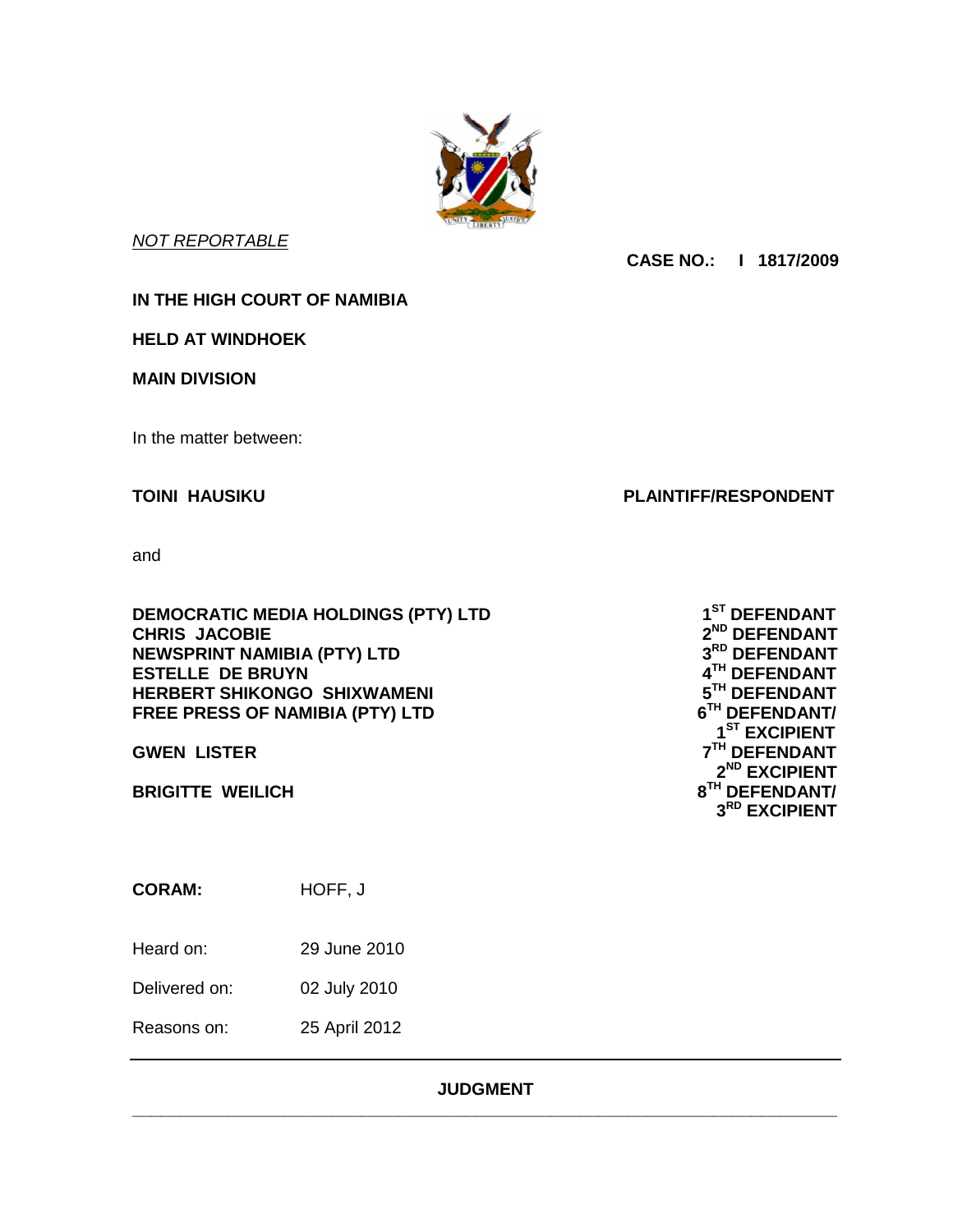**HOFF, J:** [1] This Court on 2 July 2010 gave the following order:

"That the first exception raised by sixth, seventh and eight defendants is hereby upheld with costs which costs shall include the costs of taking the third exception."

[2] These are the reasons for the above-mentioned orders.

### **Background**

[3] The plaintiff in a combined summons instituted an action against the defendants for damages as a result of defamation. In her second amended particulars of claim the plaintiff claimed that an article was published in "The Namibian" newspaper concerning the plaintiff in that plaintiff said during an argument with one Kasekere that "APP members could be injected at the Rundu hospital so that they would die".

Plaintiff claimed that the said words in the context of the article were wrongful and defamatory of plaintiff in that it was intended and understood by readers of the Namibian newspaper to mean that plaintiff is dangerous and harbours murderous tendencies.

#### [4] On 20 February 2009 an article entitled:

**"Namibia: APP Allegations of Violence Untrue – Swapo" was published in the Namibian newspaper.**

The contents of the article reads as follows:

"The Swapo regional co-ordinator for the Kavango Region, Vincent Likoro, has denied allegations of violence against members of the All People's party (APP) at Kaisosi outside Rundu as "untrue".

APP Kavango co-ordinator Herbert Shikwameni accused Likoro of assaulting APP member Veronika Kasekere on Sunday, February 1.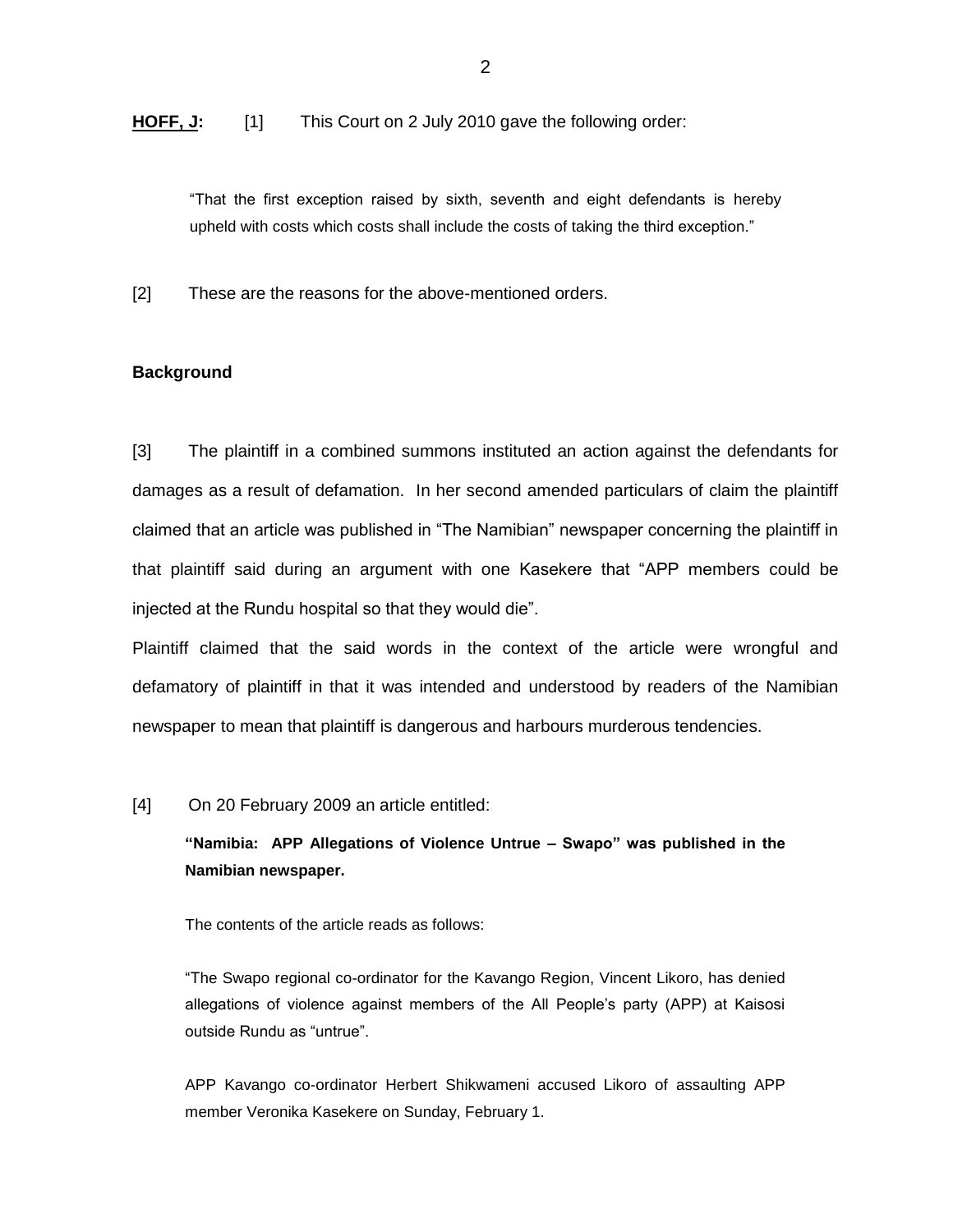Allegedly Likoro and Swapo member Toini Hausiku, a nurse stopped at Kasekere's house, and when she said she was not a Swapo member, they allegedly told her that they were "registering only Swapo members for drought relief".

An exchange of words ensued and Shixwameni says Likoro became physically violent towards Kasekere. The APP lodged a complaint against Likoro with the Police, with Case number CR/16/02/09.

Likoro also denied that he and Hausiku said they were "sent by President Pohamba" to register people for drought relief.

"This matter is now in the hands of the Police, we want justice to be done" Likoro said in his response.

According to Shikwameni, Hausiku said during the argument with Kasekere that "APP members could be injected at the Rundu hospital so they would die".

Another Swapo member accompanying Likoro and Hausiku allegedly threatened that "two trucks would come from South Africa to kill APP members".

"Likoro personally accused me of having allegedly stolen millions of dollars from a school construction project when I was still a Swapo regional councilor and that is why I resigned from the party" Shiwameni told the Namibian last week.

"I am consulting my lawyers and will not hesitate to sue all those who spread these defamations." "

[5] In the original particulars of claim the plaintiff claimed that the words:

" … Hausiku said during the argument with Kasekere that APP members could be injected at the Rundu hospital so that they would die."

were intended and were understood to bear seven meanings (as alleged in paragraphs 17.1 to 17.7).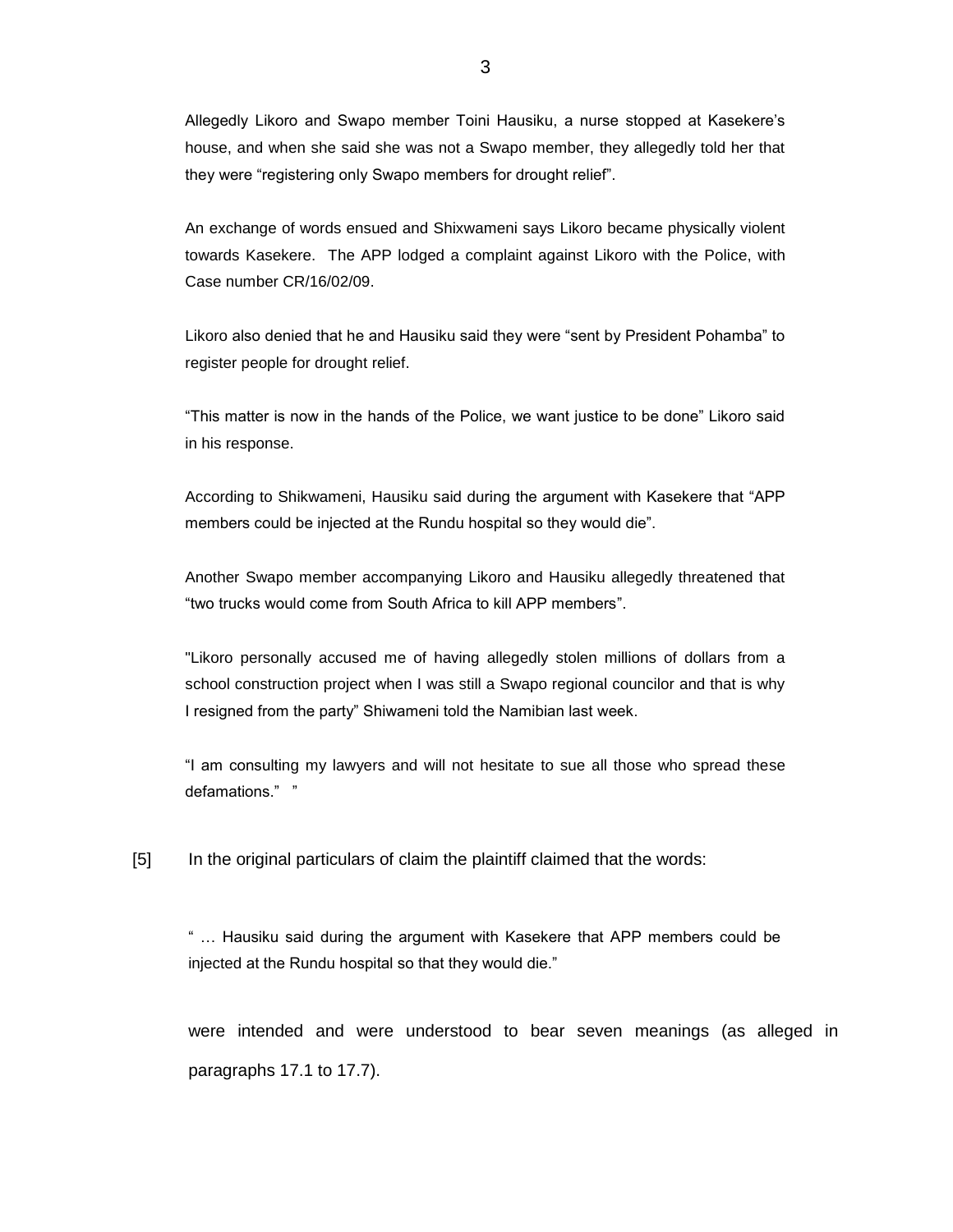[6] The  $6<sup>th</sup>$ ,  $7<sup>th</sup>$  and  $8<sup>th</sup>$  defendants requested further particulars on 30 July 2009 namely as to which words were relied upon for the seven different meanings contended for in the seven subparagraphs of paragraph 17 of the particulars of claim.

[7] The request for further particulars further stated:

"Insofar as the words attributed to the plaintiff allege that "APP members could be injected at Rundu hospital so that they would die", without any reference to conduct on *her* part, the plaintiff is hereby given notice in terms of Rule 23 that the particulars do not disclose a cause of action, alternatively that the particulars of claim are vague and embarrassing. The plaintiff is afforded the opportunity to remove the cause of complaint.

Does the plaintiff rely upon any facts or circumstances *dehors* what is stated in the particulars of claim in support of the meanings contended for in paragraph 17 ? If so, full particulars are requested."

[8] There was no response to this request. Instead there was a notice to amend and paragraph 17 was then amended to remove five of the seven meanings originally contended for. It was contended the remaining words were intended and understood by the readers of "The Namibian" to mean that the plaintiff:

- 1. "is dangerous";
- 2. "harbours murderous tendencies".

[9] Since the request for further particulars of 30 July 2009 was not answered by the plaintiff,  $6<sup>th</sup>$ ,  $7<sup>th</sup>$  and  $8<sup>th</sup>$  defendants again filed a request for further particulars on 25 September 2009, enquiring again precisely which words were relied upon for the meanings contended for which remained after the amendment. Notice was again given in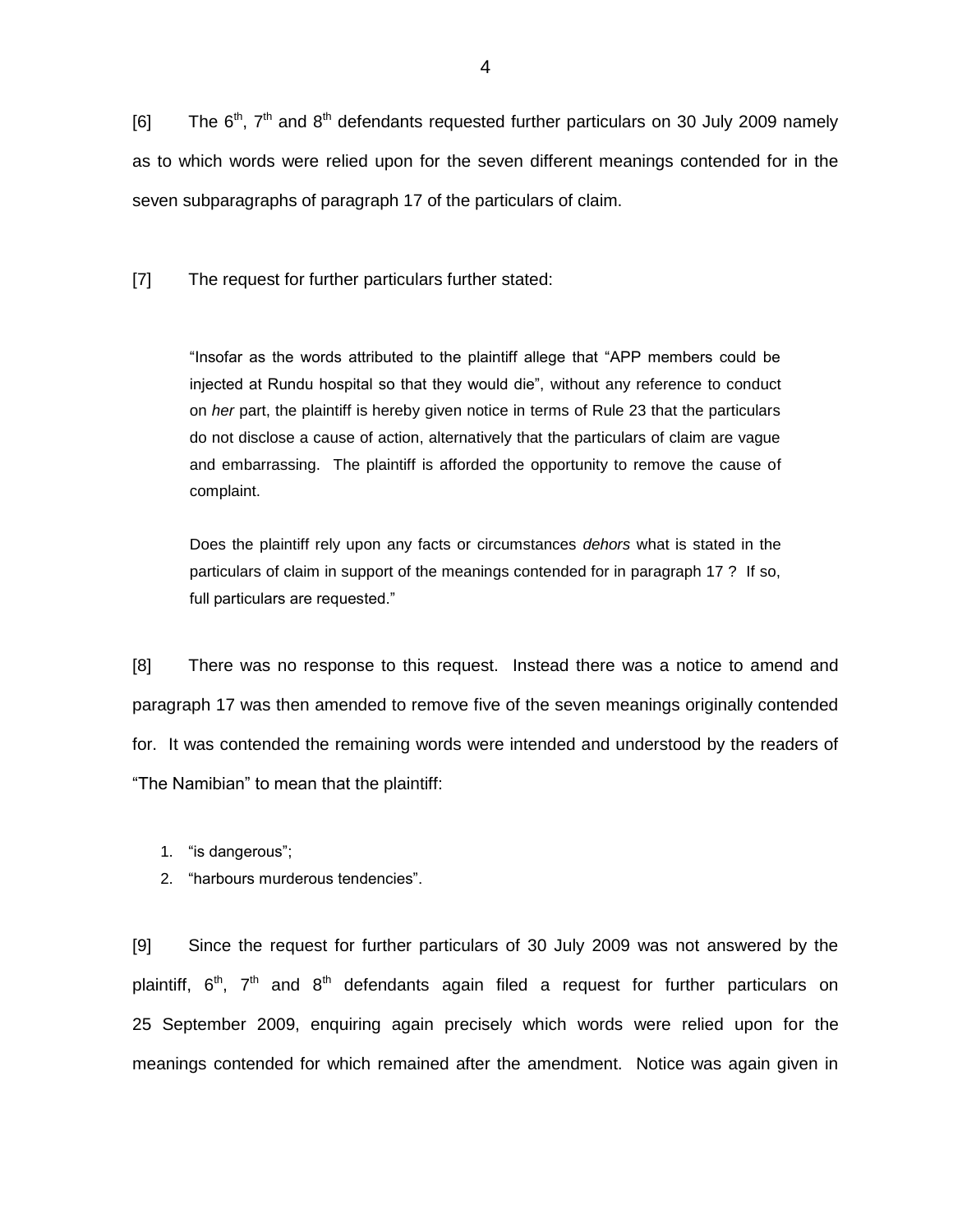terms of Rule 23 and the plaintiff was afforded the opportunity to remove the cause of complaint.

Plaintiff's reply was that these questions (in the request for further particulars) were not understood as there were no paragraphs 17.5 and 17.7 in the amended particulars of claim. This was correct since there had been a renumbering of the paragraphs. Despite this the plaintiff failed to provide the requested further particulars.

[10] On 27 October 2009 the  $6<sup>th</sup>$ ,  $7<sup>th</sup>$  and  $8<sup>th</sup>$  defendants gave notice in terms of Rule 23 to the plaintiff in which the defendants contended that the particulars of claim, as amended, disclosed no cause of action and are vague and embarrassing. Three different exceptions formed the basis of the notice in terms of Rule 23.

[11] In brief the first exception refers to the fact that further particulars were requested as to precisely which words were relied upon for the meanings contended and simultaneously notice was given that the words attributed to the plaintiff merely allege that:

"APP members could be injected at the Rundu hospital so that they would die."

without any reference to conduct *on the part of the plaintiff*.

[12] Mr Smuts submitted firstly that these words in their ordinary sense are not capable of bearing the meanings as contended for by the plaintiff and secondly the plaintiff in her particulars of claim did not refer to any facts or circumstances *dehors* the particulars of claim for any reliance for the meanings contended for. Last mentioned it was submitted would have been necessary had plaintiff relied on a secondary meaning of the words which is not an issue in the plaintiff's claim.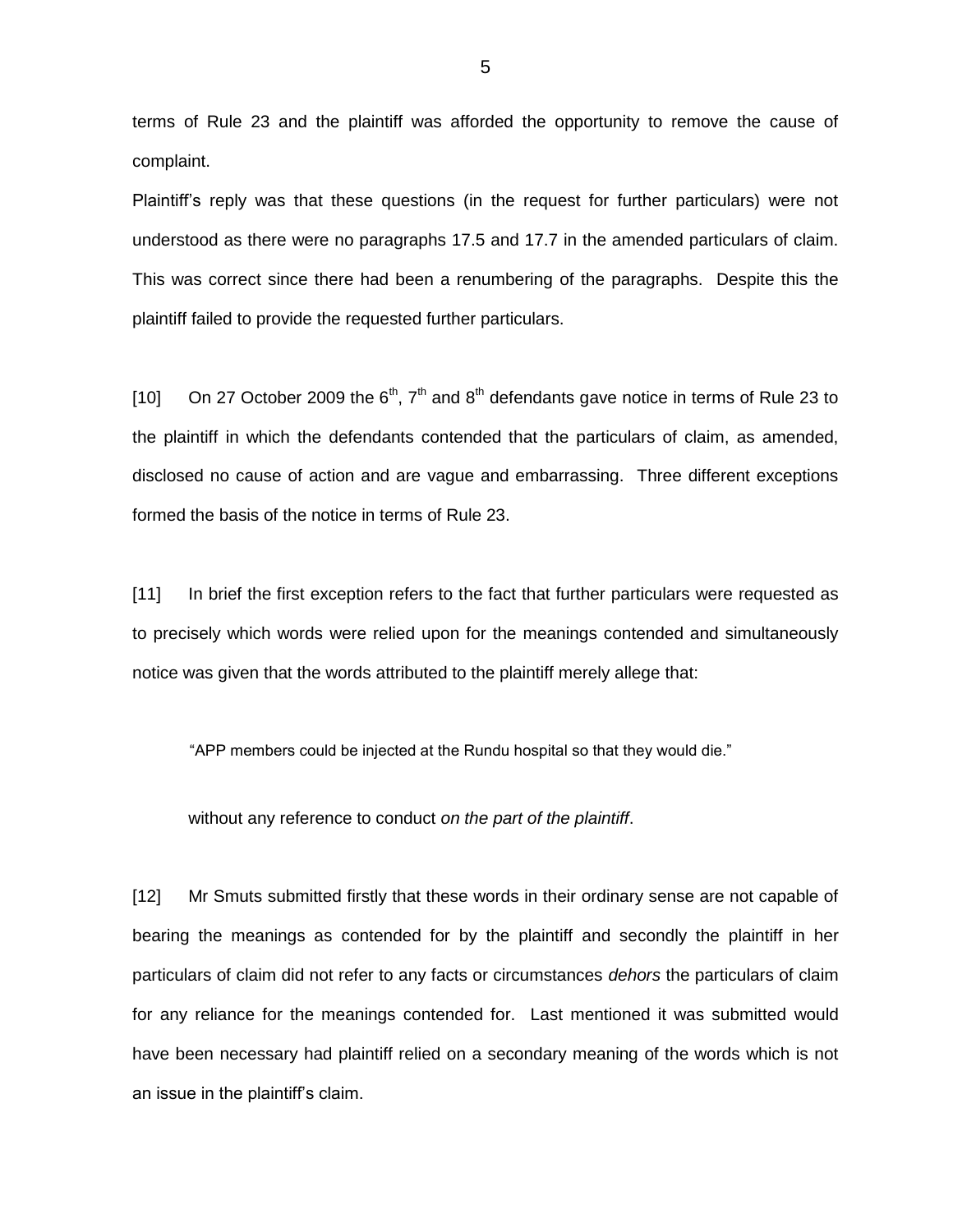[13] It was submitted that the statements are not *per se* defamatory of the plaintiff nor are they reasonably capable of being intended or understood to be defamatory in the sense alleged by the plaintiff in her amended particulars of claim.

[14] It was further submitted by Mr Smuts that it is a question of law whether words complained of are reasonably capable of conveying to the reasonable reader a meaning which is defamatory of a plaintiff (*Mohamded v Jassiem* 1996 (1) SA 673 (A) at 703 – 704) and that it is well-established that this question can be decided on exception.

(See *Argus Printing and Publishing Co. Ltd and Others v Esselen's Estate* 1994 (2) SA 1 AD at 20; *SA Associated Newspapers Ltd v Schoeman* 1962 (2) SA 613 (A) at 616).

[15] In *Argus Printing (supra)* Corbett CJ at 20 E – H remarked as follows:

"… it appears that Hatting J adopted, as the basic criteria for adjudicating the merits of the first ground of exception, the test as to whether a reasonable person of ordinary intelligence *might* reasonably understand the words of the article to convey a meaning defamatory of the plaintiff. This is unquestionably the correct approach and, as this formulation indicates, the test is an objective one. In the absence of an innuendo, the reasonable person of ordinary intelligence is taken to understand the words alleged to be defamatory in their natural and ordinary meaning. In determining this natural or ordinary meaning the Court must take account not only of what the words expressly say but also of what they imply. As it was put by Lord Reid in *Lewis and Another v Daily Telegraph Ltd*; *Same v Associated Newspapers Ltd* [1963] 2 ALL ER 151 (HL) at 154 E – F:

'What the ordinary man would infer without special knowledge has generally been called the natural and ordinary meaning of words. But that expression is rather misleading in that it conceals the fact that there are two elements in it. Sometimes it is not necessary to go beyond the words themselves as where the plaintiff has been called a thief or a murderer. But more often the sting is not so much in the words themselves as in what the ordinary man will infer from them and that is also regarded as part of their natural and ordinary meaning.'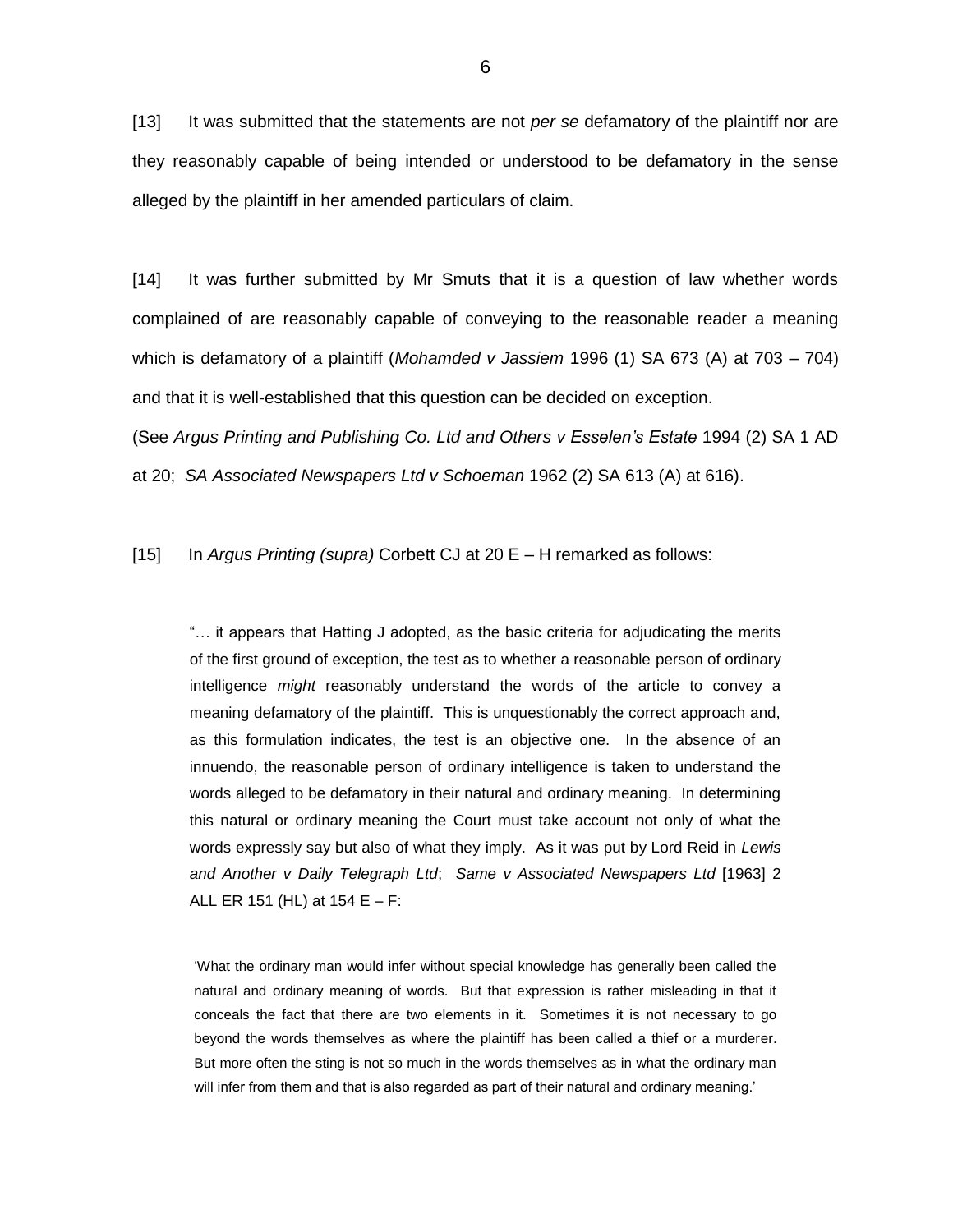and continues at 21 A:

"And I must emphasise that such an implied meaning has nothing to do with innuendo, which relates to a secondary or unusual defamatory meaning which can be attributed to the words used only by the hearer having knowledge of special circumstances."

[16] In *Afshani and Another v Vaatz* 2006 (1) NR 35 HC at 45 (par. 22) this Court expressed itself as follows (per Maritz J, as he then was):

"Whether the defendant's statement is defamatory – given my earlier finding regarding its contents and the context in which it was made – falls to be determined objectively: the Court will construe the statement, draw its own inference about the meaning and effect thereof and then assess whether it tends to lower the plaintiff 'in the estimation of right-thinking members of society generally' (*per* Greenberg JA in *Conroy v Stewart Printing Co Ltd* 1946 AD 1015 at 1018). The standard from which the enquiry should depart, Ponnan AJA more recently said in *Mthembi-Mahanyele v Mail & Guardian Ltd and Another* 2004 (6) SA 329 (SCA) at 360 H – I, 'is the ordinary reader with no legal training or other special discipline, variously described as a "reasonable", "rightthinking" individual of "average education" and "normal intelligence". It is through the eyes of such a person who is not "super-critical" or possessed of a "morbid or suspicious mind" that I must read' the statement. In appraising whether the statement is defamatory or not, as Didcott J remarked in *Demmers v Wyllie and Others (supra)* at 629 C:

'A Judge would doubtless hesitate to see himself as the epitome of al "right-thinking" persons, or to say so at any rate. He is seldom likely, on the other hand, to attribute to the "rightthinking" a viewpoint sharply in conflict with his own. More often he decides what he personally thinks is right, and then imputes it to the paragons. To others, however, the tenets thus decreed may seem merely the innate prejudices of the group or class from which he has sprung. That they indeed are is the danger against which he must guard.'

[17] Mr Narib who appeared on behalf of the plaintiff submitted that the statement: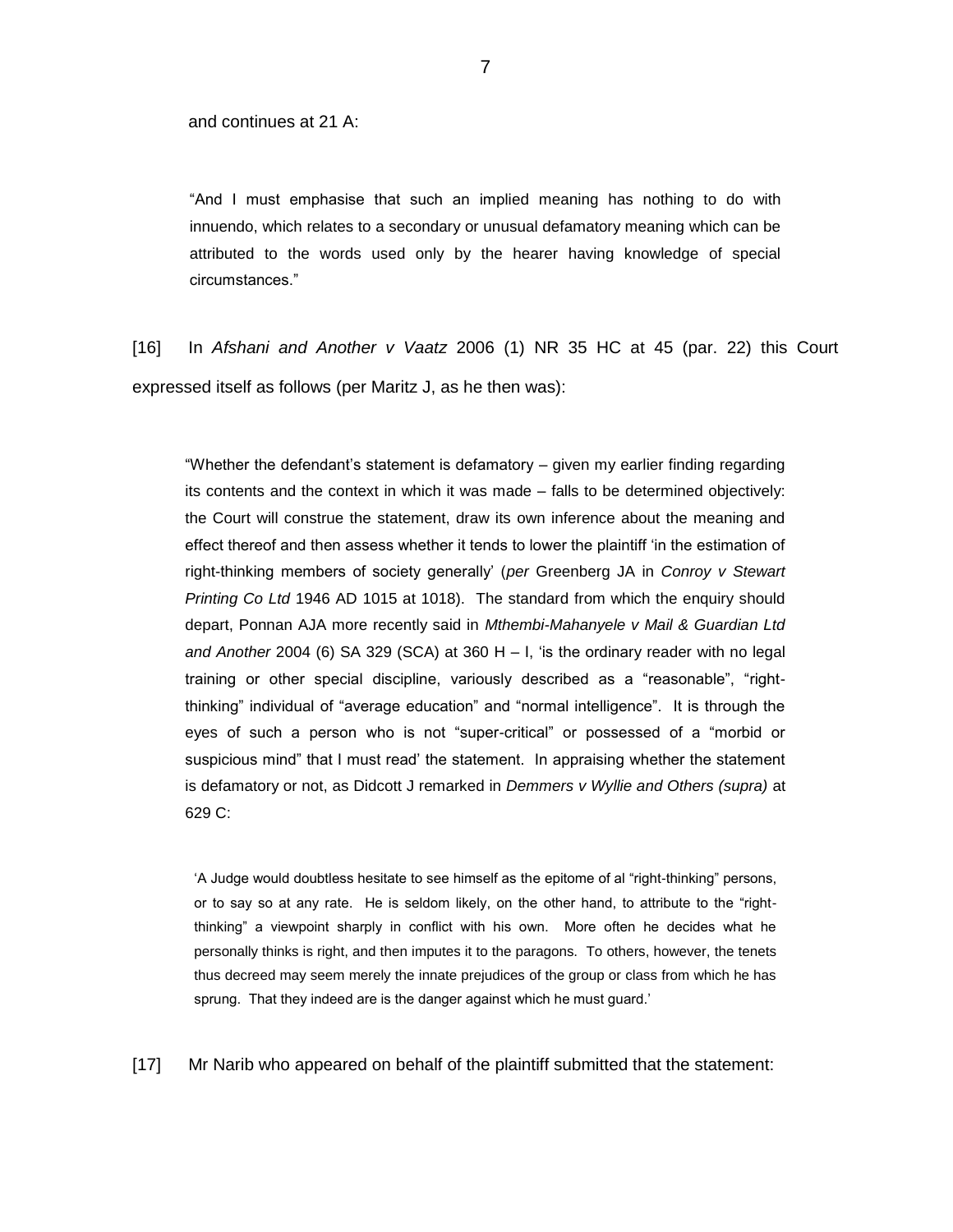"APP members could be injected at the Rundu hospital so that they would die."

wrongfully attributed murderous intention to the plaintiff and is thus defamatory of the plaintiff; the allegation that the plaintiff uttered that those words, is tantamount to the allegation that plaintiff associated herself with those murderous tendencies, and that the allegation properly understood indicated that the nurse (plaintiff) associated herself with the conduct of killing members of another political party, by lethal injections.

[18] Mr Narib submitted that the *onus* is on sixth, seventh and eight dependants (as excipients) to satisfy this Court and on all reasonable construction of plaintiff's particulars of claim as amplified and amended and on all possible evidence that may be led on the pleadings, no cause or action is or can be disclosed.

[19] I agree that the excipient bears the *onus* of proof.

[20] In *Amalgamated Footwear & Leather Industries v Jordaan & Co. Ltd.* 1948 (2) SA 891 CPD at 893 Herbstein J stated the following:

"It seems to me that in so far as there can be an onus on either party on a pure question of law, it rests not upon the plaintiff but on the excipient. It is the excipient who is alleging that the summons does not disclose a cause of action and he must establish that on all possible meanings no cause of action is disclosed."

and in *Michael v Caroline's Frozen Yoghurt Parlour (Pty) Ltd* 1999 (1) SA 624 WLD at 632 C – G Marcus AJ (Flemming DJP concurring) remarked as follows: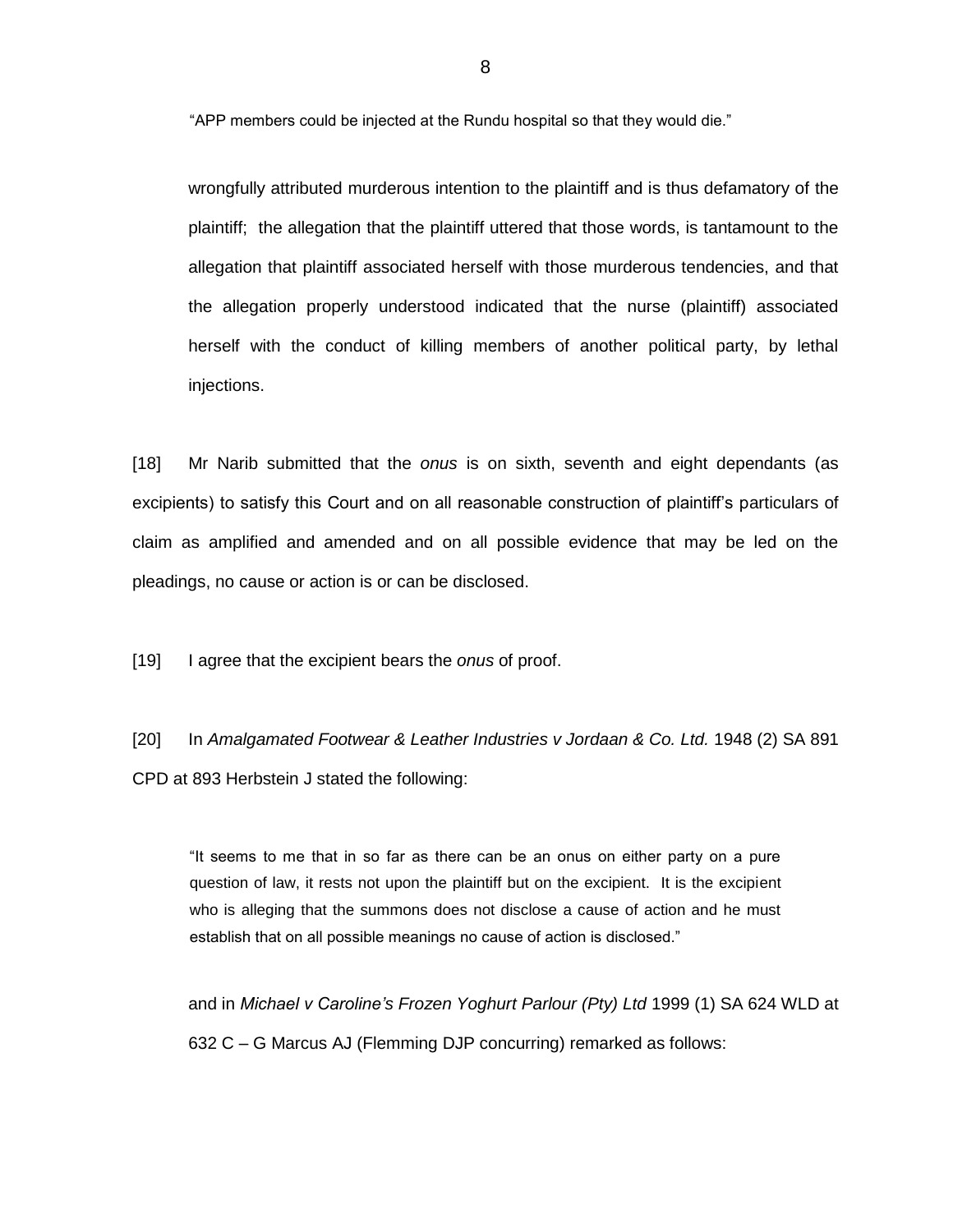"When an exception is taken to a pleading, the excipient proceeds on the assumption that each and every averment in the pleading to which exception is taken is true, but nevertheless contends that, as a matter of law, the pleadings do not disclose a cause of action or defence, as the case may be. (See, for example, *Makgae v Sentraboer (Koöperatief) Bpk* 1981 (4) SA 239 (T) at 244 B – 245 E and *Amalgamated Footwear & Leather Industries v Jordan & Co Ltd* 1948 (2) SA 891 (C). An exception will not succeed unless no cause of action or defence is disclosed on all reasonable constructions of the pleading in question (*Callender-Easby and Another v Grahamstown Municipality and Others* 1981 (A) 810 (E) at 812 H – 813 A). When, as in the present case, the exception is based upon an interpretation of a contract, it is necessary for the excipient to demonstrate that the contract is unambiguous. This is well illustrated by the case of *Sacks v Venter* 1954 (2) SA 427 (W). In that case, a clause in a deed of sale of certain immovable property provided that the sale was subject to a particular condition. An exception was taken to the declaration, *inter alia*, on the basis that it disclosed no cause of action. Ramsbottom J observed at 429  $C - D$ :

'I think it is clear that the condition is unambiguous so that evidence is not admissible for its interpretation, the question of its interpretation can properly be decided on exception; *Standard Building Society v Cartoulis 1*939 AD 510 is authority for this . The question then is whether clause 7 unambiguously bears the meaning contended for ... or whether it is ambiguous and whether evidence of the circumstances in which the agreement was made would be admissible to elucidate its meaning. In order to succeed, the excipient must show that the clause is unambiguous and that the meaning for which he contends is the correct meaning.'

(See also *Theunissen en Andere v Transvaalse Lewendehawe Ko-op Bpk* 1988 (2) SA 493 A at 500 E; *Lewis v Oneanate (Pty) Ltd and Another* 1992 (4) SA 811 (A) at 817 F – G; and *Namibia Breweries Ltd v Seelenbinder, Henning & Partners* 2002 NR 155 HC at 158 G – H).

[21] The approach which should be adopted where an article is capable of more than one meaning was considered in *Demmers v Wyllie and Others* 1980 (1) SA 835 (A) at 842  $H - 843 E$ .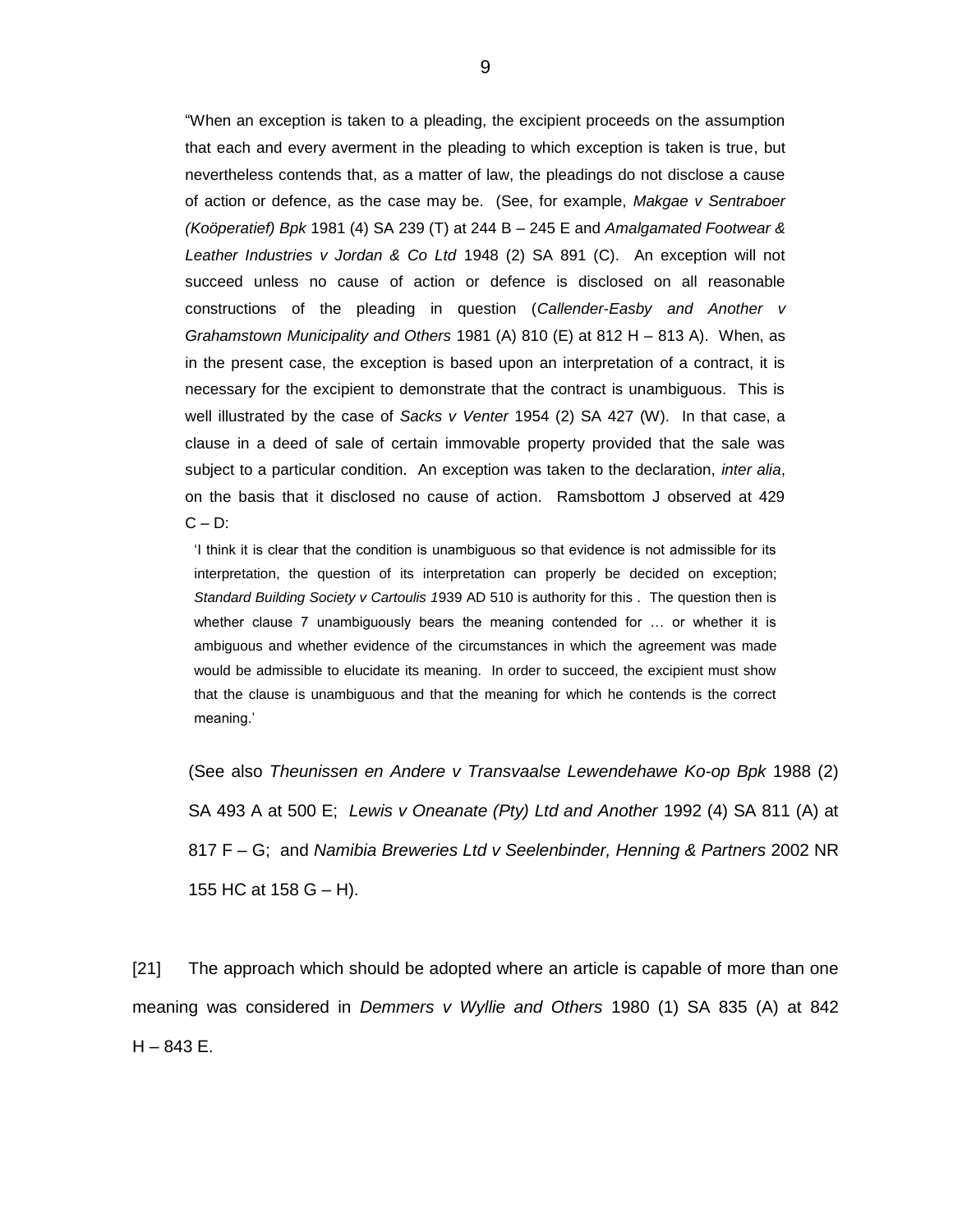"Then there was some discussion before us as to the approach which should be adopted where an article is capable of more than one meaning. In this regard our attention was drawn to the following passage in the judgment of Colman J in *Channing v South African Gazette Ltd and Others* 1966 (3) SA 470 (W) at 473 E:

"The enquiry relates to the manner in which the article would have been understood by those readers of it whose reactions are relevant to the action and who are sometimes referred to as the 'ordinary readers'. If, upon a preponderance of probabilities, it is found that to those readers the article bore a defamatory meaning, then (subject to any defence which may be established), the plaintiff succeeds, even though there is room for a non-defamatory interpretation: if not, the plaintiff fails (see *Gluckman v Holford* 1940 TPD 336)." Our attention was also drawn to a recent decision *Minister of Justice v SA Associated Newspapers Ltd and Another* 1979 (3) SA 466 (C) in which Van Zijl JP stated at  $474$  G -  $475$  A:

"In the first place the words complained of do not directly charge or accuse the Minister of a crime or fault, nor do they directly involve him with any accusation or charge. If the words do any of these things they must do it by implication. For the words to be defamatory in such circumstances the implication must be one that must inevitably be drawn by an ordinary reasonable reader. The Minister says this is exactly what has happened, the words involve him 'with the so-called Information scandal' and the ordinary reasonable reader may reasonably come to such a conclusion. It is not sufficient that the words *may* cause the ordinary reasonable reader to come to such a conclusion. They *must* cause the ordinary reasonable reader to come to such a conclusion. The words in fact are such that they cause an ordinary reasonable reader to come to other conclusions that are not defamatory, e.g. that the words of Minister wished to have cleared were a statement that dealt with some matter unconnected 'with the so-called Information scandal' but were politically embarrassing to him and which, if published, would mean the end of his political career for instance as a member of his party. The words are therefore not *per se* defamatory."

In my opinion the test applied by Colman J is the correct test. In a civil case the degree of proof is a preponderance of probabilities and that, I think, is the approach which should be adopted when an article is capable of more than one meaning and the Court has to decide which meaning the article would have had to the ordinary reader."

[22] It is apparent from *Channing (supra)* that if a Court finds on a preponderance of probabilities that an article bore a defamatory meaning that meaning is to be preferred even though there is room for a non-defamatory interpretation.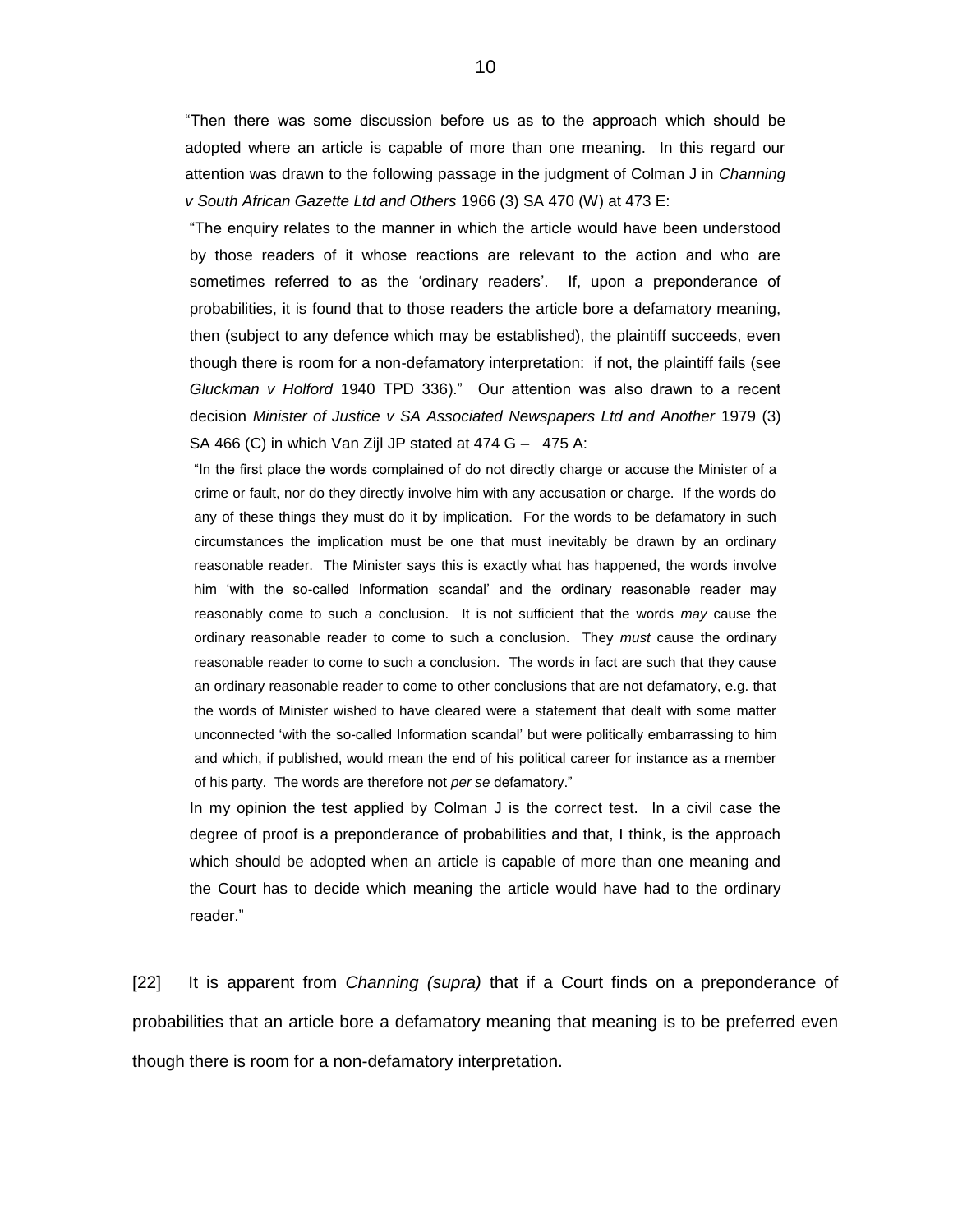[23] A plaintiff is bound by the selection of meanings of the offending words and is restricted by the pleadings not to go beyond the selected meanings of words.

[24] In *HRH King Zwelithini of Kwa Zulu v Mervis and Another* 1978 (2) SA 521 WLD at 524 G – H McEwan J stated the following with reference to certain reported cases:

"Those cases indicate that once a plaintiff has selected the meanings of offending words upon which he relies, he is bound by that selection and, if he should fail to establish that the words bore or bear such meaning or meanings, he cannot then fall back on any other defamatory meaning or meanings which he contends that the words bear *per se*, unless he has pleaded the selected meanings as an alternative to a general allegation that the words are defamatory *per se*."

[25] In my view the article which appeared in the Namibian newspaper focused on the alleged violence between members of political parties namely between APP and SWAPO. The article relates to an alleged assault (which was denied) allegedly committed by Swapo regional co-ordinator (Mr Likoro) and a complaint laid against Mr Likoro with the police. It was not suggested that plaintiff played any part in this alleged assault. The statement that APP members could be injected at the Rundu hospital so they would die do not state what plaintiff's role would be in carrying out such a threat or that it could be inferred that she herself (being a nurse) would actively take part in the execution of such a threat. This is a threat to commit murder which is a much more serious offence than the alleged assault alluded to in the article and one would have expected this threat to commit murder would have been at the forefront of this article. There is no suggestion in the article that any criminal complaint has been laid against the plaintiff based on this threat.

[26] As indicated aforementioned whether a statement is defamatory falls to be determined objectively i.e. whether the ordinary reader would understand the words used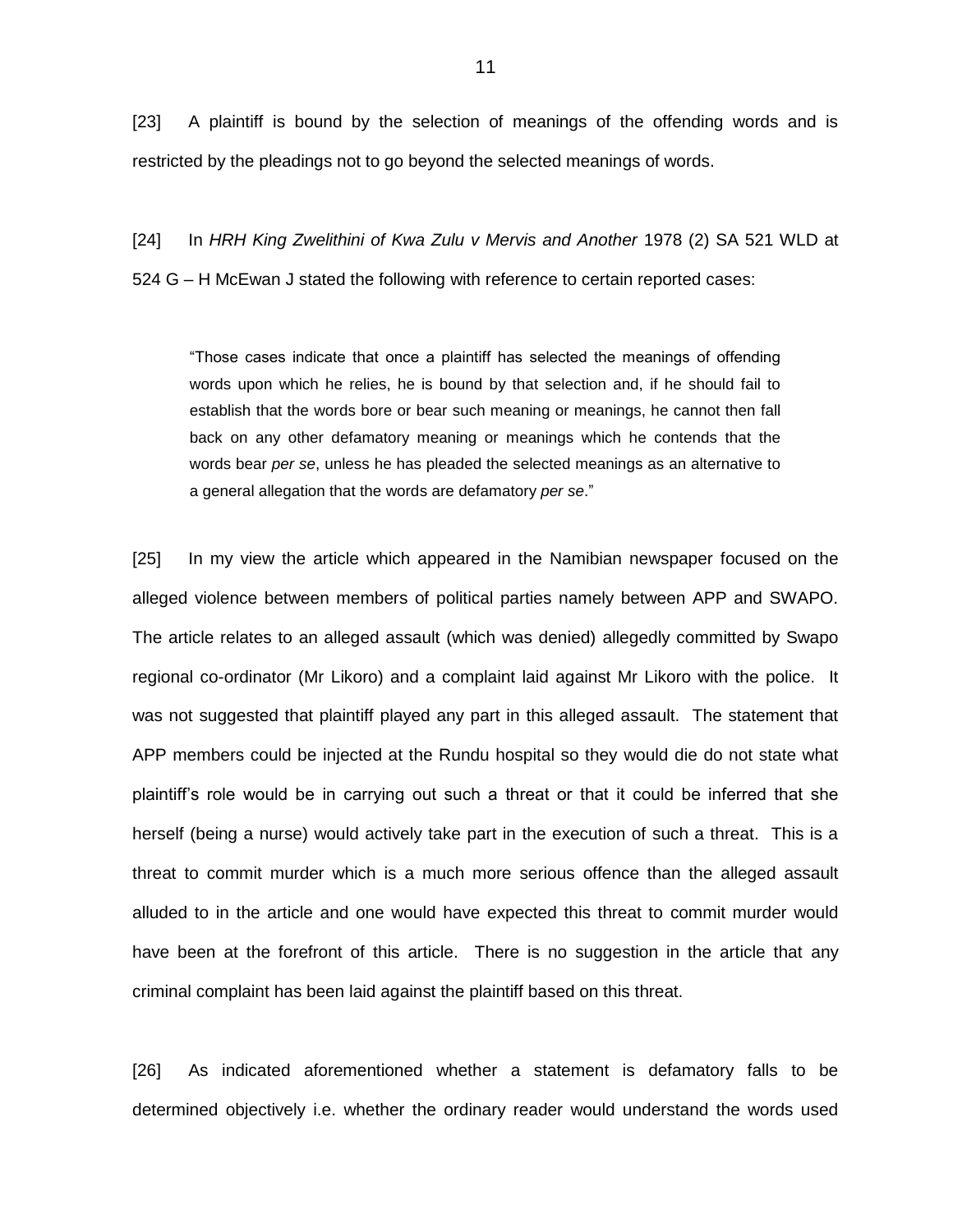within the context of the article as a whole to have a defamatory meaning keeping in mind that the ordinary reader is not "super critical" or possessed of a "morbid or suspicious mind".

[27] In the context of the article I am of the view that the words used did not lower the plaintiff in the estimation of right thinking members of society and find that the words used were incapable of a defamatory meaning in the sense alleged by the plaintiff in her particulars of claim.

[28] I am satisfied that the excipients have discharged the required *onus* in the sense that they had established on all possible meanings, that the particulars of claim do not disclose a cause of action.

[29] The  $6<sup>th</sup>$ ,  $7<sup>th</sup>$  and  $8<sup>th</sup>$  defendants did not proceed with the second exception.

[30] In respect of the third exception Mr Narib conceded that the plaintiff is liable to pay the costs of the 6<sup>th</sup>, 7<sup>th</sup> and 8<sup>th</sup> defendants, limited to the costs incurred by the 6<sup>th</sup>, 7<sup>th</sup> and 8<sup>th</sup> defendants in preparation and filing of the third exception.

**HOFF, J**

\_\_\_\_\_\_\_\_\_\_\_\_